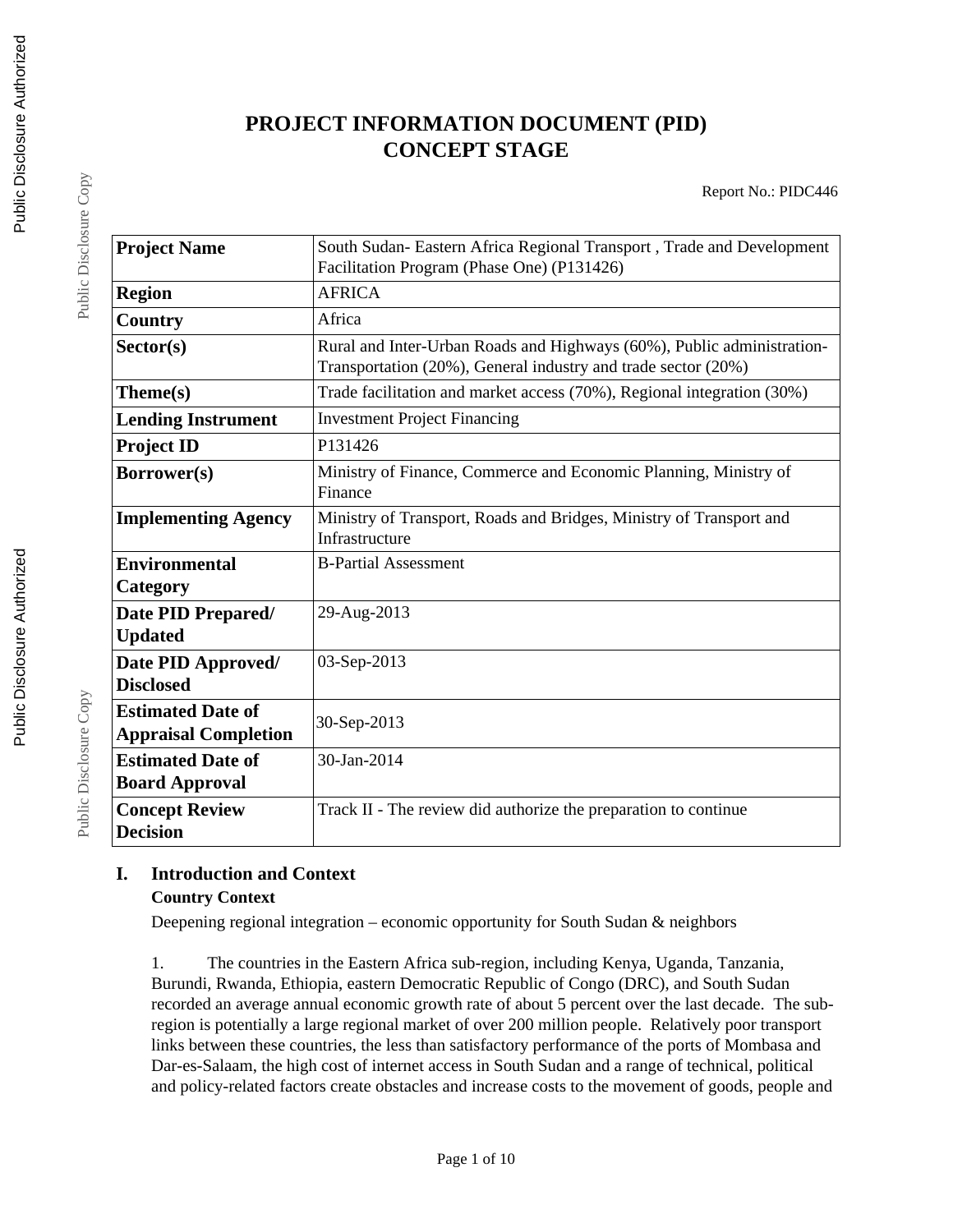Public Disclosure Copy Public Disclosure Copy services, and act as a major impediments on intra- and inter-regional trade, contributing to the under development of the sub-region. These barriers present huge challenges to prevailing economic activities but also provide great opportunities for transformation of economies and growth prospects, in particular for the region's landlocked countries, if they can be successfully overcome and effectively managed.

2. The East African Community (EAC) is the regional economic community for the subregion and is implementing a common market protocol and a common customs territory. Some countries in the sub-region are also members of the three regional economic communities, including: the Common Market for Eastern and Southern Africa (COMESA) and the, Southern Africa Development Community (SADC), which together with the EAC are striving to form the largest free trade area in Africa, under a Tripartite arrangement. The trade and transport agenda of the regional economic communities puts a lot of emphasis on creating trade corridors without borders and barriers, on facilitating trade, and promoting economic integration by removing nontariff barriers. The Gross Domestic Product (GDP) for the EAC countries, in 2011, was estimated to be about US\$82 billion. The eastern neighboring countries of South Sudan, namely: Kenya, Uganda and Ethiopia, in 2011 had a population of 41.6 million, 34.5 million and 84.7 million, respectively and their GDP was estimated to be about US\$33.6 billion, US\$16.8 billion and US\$31.7 billion respectively. South Sudan with a population of about 10.3 million had a GDP of US\$13.2 billion, in 2011. All of these countries are categorized as low income countries.

3. Formal trade between Ethiopia and its neighbors is restricted both due to the limited transport access, though also a restrictive trade regime. The proposed program has been designed to facilitate trade amongst the four countries in the sub-region, namely: South Sudan, Uganda, Ethiopia and Kenya, through the improvement of the Juba-Nadapal road, which serves as a primary corridor connecting South Sudan and Kenya and with a spur road links to Uganda and Ethiopia, together with other focused interventions. The direct road link through Juba-Nadapal-Eldoret corridor will enhance the trade between Kenya and South Sudan, which is one of the biggest markets for Kenyan products.

4. The Juba - Nadapal – Eldoret road is an extension of one of the EAC road corridors, (designated as corridor No.3)the Biharamulo-Mwanza-Musoma-Sirari-Lodwar-Lokichogio corridor, linking South Sudan, Kenya, Tanzania and Rwanda, and further connecting to the Dar-es-Salaam-Dodoma-Isaka corridor, which joins the Trans East African Highway at Dodoma. Part of the Juba-Nadapal road, (Juba toKapoeta), serves the Kampala–Juba-Addis corridor, which links Uganda, South Sudan and Ethiopia, and further connects to Djibouti port. These corridors are not fully developed, and their improvement will be promoted in stages, starting with the Juba-Nadapal-Eldoret corridor, which has high potential to attract high volume of trade and traffic.

5. The program also has a strong trade facilitation component. Empirical evidence suggests that only about a quarter of the delays along the major transport corridors are as a result of poor infrastructure, the rest being due to non-tariff barriers and poor trade facilitation. Trade between the countries in the sub-region is restricted mainly due to: high logistics costs, customs regulations, informal cartels and limited competition in the trucking industry along the South Sudan regional transport corridors The long supply chain within South Sudan and the transit routes, which relies on a sequence of discrete operations involving many procedures, agencies and services; all are prone to rent-seeking activity and over regulation. Insufficient trust, harmonization and simplification of trade documentation add to the complexity of the transit regimes and hinder door-to-door deliveries.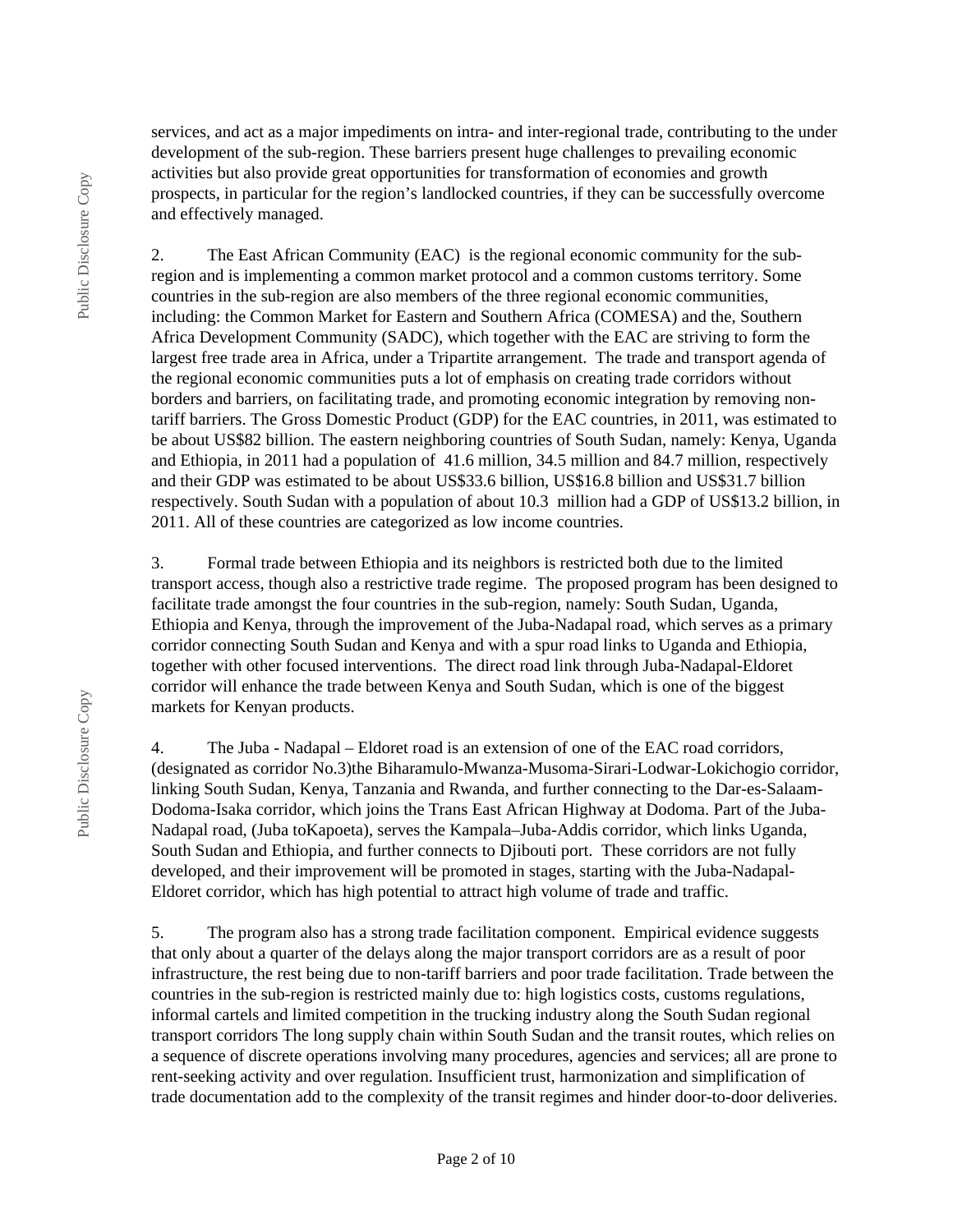The program will promote sound trade facilitation measures that will help to reduce non-tariff barriers and strengthen the institutional and legal base to enhance the efficiency of border management and cross border coordination.

6 . Trade flows through the main sea ports in eastern Africa are dominated by imports, which represent about 80 percent of the total trade volume, while export trade constitutes only about 20 percent. This imbalance demands harnessing all export development potentials to which the improvement of the road, trade facilitation measures, extension of the fiber-optic cable from Lokichoggio in Kenya to Juba, the promotion of export processing zones, and simplification of import export procedures could play a catalytic role. The anticipated development will also facilitate intra-regional trade, including exports of South Sudan's agricultural products to the markets in the sub-region.

#### **Sectoral and Institutional Context**

7. In 2007, three new road authorities were created in Kenya to manage the entire road network, Kenya National Highways Authority (KeNHA), Kenya Rural Roads Authority (KeRRA), and Kenya Urban Roads Authority (KURA). This arrangement was intended to separate policy formulation from execution of programs, and to provide greater transparency and accountability in the use of allocated resources. The 2010 Constitution has brought further changes creating two categories of roads, county and national and leading to the consolidation of all sub-sectors of transport under one ministry, the Ministry of Transport and Infrastructure (MoTI), re-established in April 2013. The MoTI has an oversight responsibility across all modes of transport. Kenya has established a Road Maintenance Fund, based on fuel levy, which generates about US\$300 million annually for road maintenance. Customs is established as part of Kenya Revenue Authority (KRA). Border management and regional trade are complex and call the engagement of key stakeholder institutions, such as Kenyan Bureau of Standards (KEBS), Kenya Plant and Health Inspectorate Services (KEPHIS), Kenya Ports Authority (KPA), Ministry of Health, and Kenya Police.

8. In South Sudan, in July 2013, the former Ministry of Transport ) responsible for overall transport sector policy and administration of air, rail and river transport and the former Ministry of Roads and Bridges, which was focussing on policy development and administration of roads were merged and re-established as the Ministry of Transport, Roads and Bridges (MTRB). The establishment of the South Sudan Roads Authority (SSRA) to focus on the maintenance and management of road development projects is underway, while the creation of a Road Fund has been accepted in principle. The South Sudan Customs Services (SSCS) has been established as part of the Ministry of Finance, Commerce and Economic Planning (MoFCEP). The other institutions playing critical role in cross-border traffic movement, such as immigration and police are recently reestablished and need significant strengthening. There are also restrictions on the supply of road hauliers in country, reflecting the recent history and the relatively small market. In addition to MoFCEP, the lead institution on customs, commerce and development, the trade and development facilitation component will engage: the Ministry of Interior and Wildlife Conservation (MoIWC), the Ministry of Agriculture, Forestry, Tourism and Animal Resources, Cooperatives and Rural Development (MoAFTARCRD), the Ministry of Information, Broadcasting and Telecommunication and Postal Services (MoIBTPS), The South Sudan National Bureau of Standards (SSNBS) and MTRB, which are key stakeholders in the management of cross border movement of goods, people and services. The engagement of the stakeholders will be coordinated by a national corridor management committee to be established through a support to be provided under this program.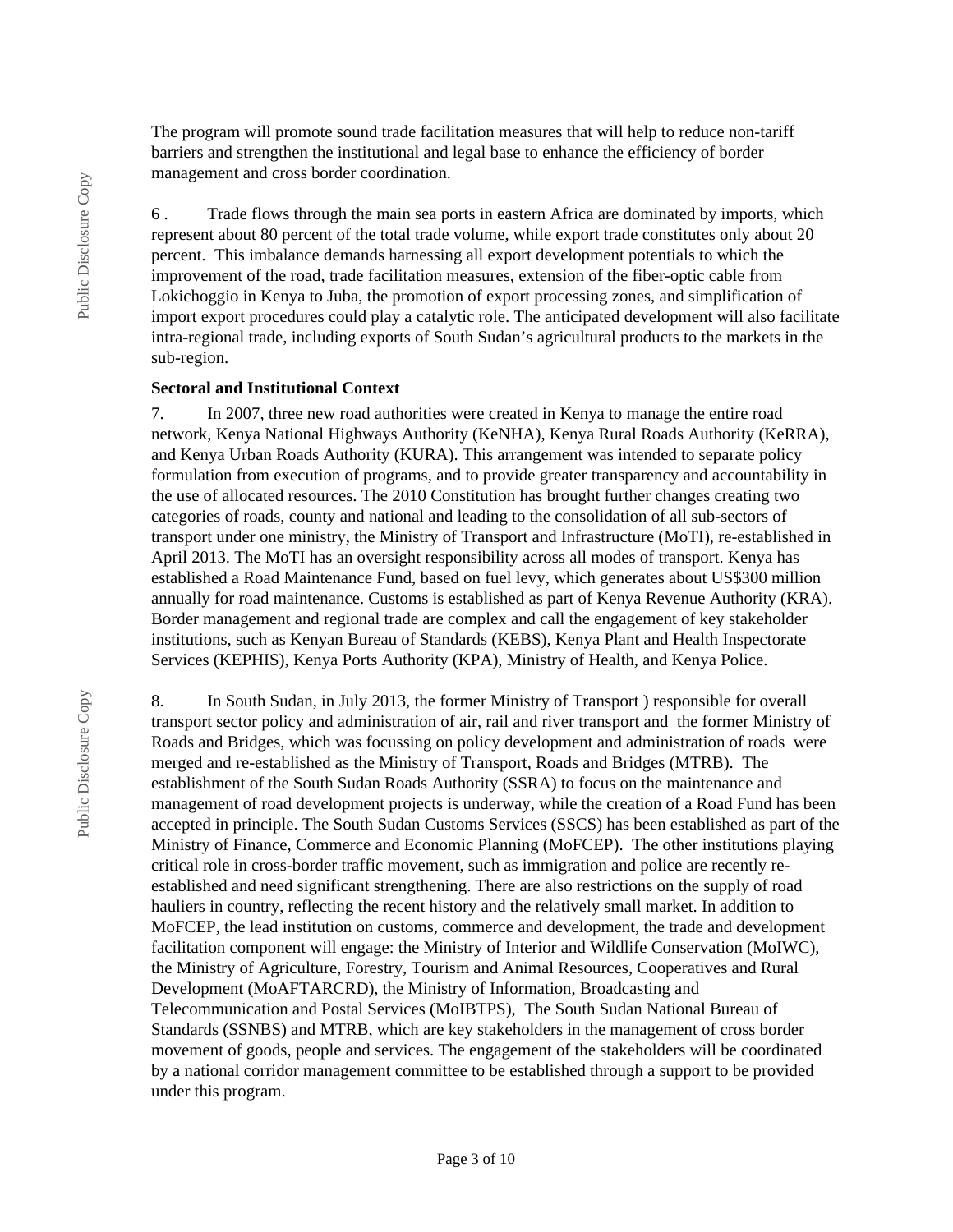9. Intra-regional trade is of growing importance and significance in Eastern Africa. The EAC has enlarged to five members and established a customs union with a common external tariff (CET) and under the implementation of a common market protocol all the five members have made commitments to open up and create regional markets in several services sectors. The EAC member countries have accepted to remove restrictions on the free movement of workers and on the right of establishment, as well as to pursue mutual recognition of academic and professional qualifications. South Sudan has applied formally to join the EAC.

### **Relationship to CAS**

10. The proposed program is aligned with and supports the core pillars of the new Africa Strategy, mainly the competitiveness and employment pillar, by improving the business environment and reducing trade and transport costs. It also supports the vulnerability and resilience agenda, as it aims to enhance trade competitiveness and regional integration, and contributes to rebuilding the new post-conflict nation, South Sudan. The proposed program is consistent with the objectives of the World Bank Regional Integration Assistance Strategy for Sub-Saharan Africa (RIAS 2008).

11. The program is also aligned with the Almaty Action Program of the United Nations for landlocked countries, and the regional integration initiatives of the African Union (AU) and the New Partnership for Africa's Development (NEPAD). The inclusion of the ICT connectivity component also delivers on the World Bank and African Development Bank's commitment on transformative ICT (eTransform Africa, 2012).

12. The proposed program supports the objectives of the Country Assistance/partnership Strategies (CASs) for South Sudan and Kenya. The draft Interim Strategy Note (ISN - FY13 to FY15) for South Sudan focuses on enhancing governance, non-oil based economic development and improving livelihoods, which attaches a high priority to transport, connectivity and trade operations. Under the ISN, a transport operation is suggested to support the rebuilding of the critical core road network of South Sudan and enhance regional integration through upgrading of the Nadapal to Juba road.

13. The World Bank 2010, Kenya Country Partnership Strategy (CPS) for the period FY2010-13, supports the creation of a stronger infrastructure asset base to achieve Kenya's comprehensive development strategy enshrined in Vision 2030 that is to transform Kenya into a middle income country by 2030, and foresees significant new transport sector infrastructure investments. The proposed project directly supports the CPS's stated objective of supporting regional integration through investments in regionally focused transport projects.

## **II. Proposed Development Objective(s)**

## **Proposed Development Objective(s) (From PCN)**

14. The proposed Program Development Objective (PDO) of the South Sudan – Eastern Africa Regional Transport, Trade and Development Facilitation Program is to enhance regional connectivity and integration of South Sudan with its Eastern Africa neighboring countries. This will be achieved through increasing transport efficiency, facilitating trade and development, connecting Juba with fiber optics, and linking South Sudan to an alternative sea port, Djibouti.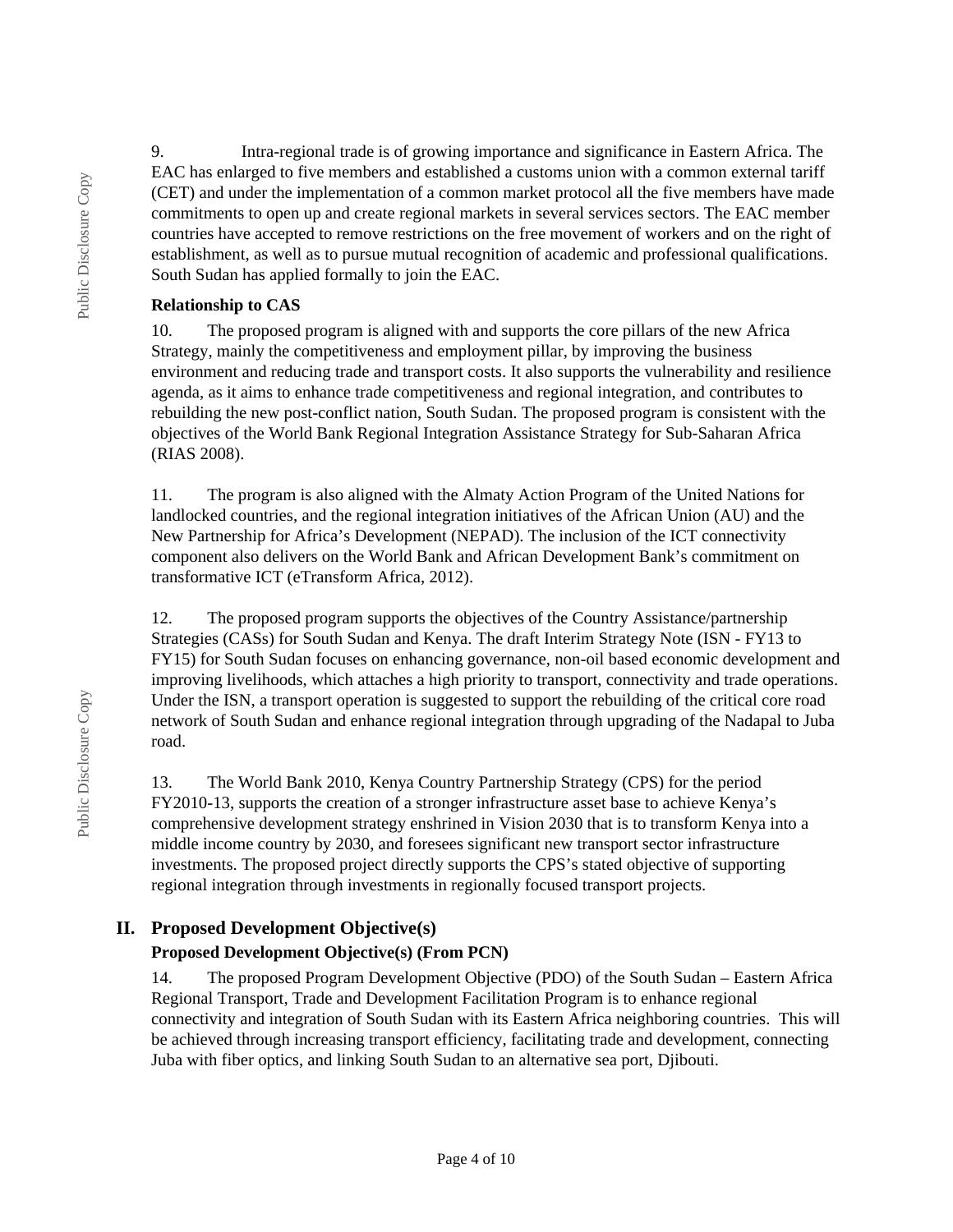15. The proposed program helps the eastern part of South Sudan and the north western part of Kenya to boost export oriented agricultural development by facilitating increased agricultural production along the Juba-Eldoret corridor, endowed with abundant natural resources, through improved transport, trade facilitation ICT access, as well as development of export processing zones. The proposed program contributes to the overarching goal of facilitating and lowering the cost of intra-regional trade to support regional cooperation and integration of economies in the subregion. The program helps South Sudan compete in the regional and global market. The program will also contribute to the reduction of transport cost that will help lower the cost of economic development, service delivery to the poor, and doing business in the program influence area.

16. The program will be implemented in a series of three projects (SOP). The proposed Project Development Objective of project one is to enhance connectivity between South Sudan and Kenya, as well as Mombasa Port, whilst facilitating trade and development along the Juba-Nadapal-Eldoret corridor.

17. The second project will focus on the improvement of the road infrastructure not covered under the first project and support priority trade and development facilitation along the Juba-Nadapal-Eldoret corridor. The third project will focus on enhanced support to trade facilitation measures along the priority corridors linking South Sudan to Mombasa and Djibouti ports through Ethiopia, and other countries of the East and Southern Africa. The third project will also include completing the rehabilitation of the remaining sections of the road infrastructure not covered under the previous phases on the Kenyan side. All the three projects support the overarching program objective.

#### **Key Results (From PCN)**

18. Expected outcomes of the proposed project, as a result of the road improvement, and the trade and development facilitation initiatives, include: (a) a reduction in average turnaround time of trucks between Juba and Mombasa; (b) an increase in outbound traffic from the project influence area; (c) an increase in the proportion of the core road network in good and fair condition; (d) direct project beneficiaries (number of which female - percentage); and (e) a reduction in transport cost along the program corridor. In addition, over the program period the implementation of the trade and development facilitation will result in (i) a reduction in border crossing time, (ii) a reduction in number of accidents, and (iii) an increase in services delivery and export processing as well as improvement in corridor management.

# **III. Preliminary Description**

#### **Concept Description**

19. The First Project:

### SOUTH SUDAN

20. Component 1: Upgrading of priority road infrastructure (US\$222 million): This component consists of:

Sub-component 1 (a): Upgrading of approximately 125 km of the Juba-Torit section of the Juba-Nadapal-Eldoret corridor (about US\$158 million).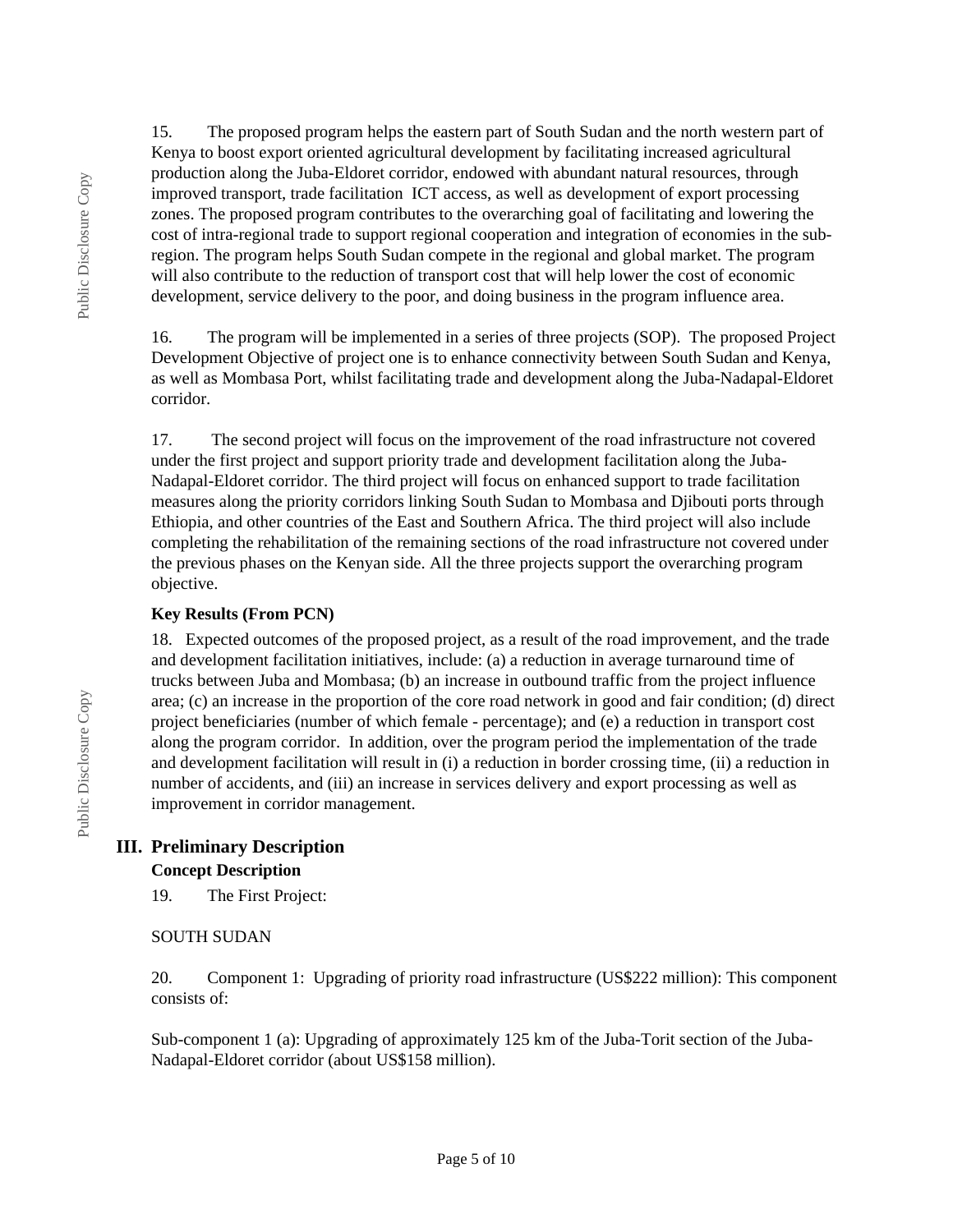Sub-component 1 (b): Upgrading of approximately 40 km of the Kapoeta-Narus section of the Juba-Nadapal-Eldoret corridor and construction of bridges between Kapoeta and Nadapal (about US\$50 million). This will focus on upgrading of the road to a gravel sub-base level and constructing bridges starting about 10 km from entering into Kapoeta and up to Nadapal, which are critical to ensure all season passability of trucks, through a design and build arrangement.

Sub-component 1 ( c): Road repair of approximately 190 km sections between Torit and Kapoeta, and between Narus and Nadapal (US\$2 million). In addition, GRSS will provide about US\$3 million for compensations to be paid for land acquisition.

Sub-component 1 (d): Support to preparatory activities and capacity strengthening, planned to be carried out through a Project Preparation Advance (PPA), in the amount of US\$1 million.

21. Component 2: Facilitation of Regional Transport, Trade and Development (US\$9 million): This component supports promotion of sound transport, trade and development facilitation measures, increasing the efficiency of the corridors. This includes:

Sub-component 2(a): Support to MoFCEP/SSCS for establishing the institutional base and legal framework for trade and development facilitation (US\$7.50 million), including: (i) carrying out a study on key regional corridors related to trade and development facilitation as well as transport review; (ii) introduction of corridor performance monitoring system (CPMS); (iii) preparation of transit transport agreement and protocol, customs procedures harmonization agreements, and support to the national corridor management. The transit agreement includes setting the legal and institutional arrangements for the establishment of One Stop Border Post (OSBP) at Nadapal and agreement on establishing a networked vehicle overloading control system between the two countries; (iv) provision of advisory services for the modernization of SSCS; (v) support to integrated border management through rationalizing and streamlining the number of formalities, number of agencies at the border post, and user fee structures; and (vi) provision of advisory services and equipment for the establishment of a Trade Information Platform/Portal within MoFCEP.

Sub-component 2 (b): Support to MTRB for the facilitation of transport, trade and development (US\$1.50 million), including: (i) carrying out a study of social infrastructures and social services delivery needs assessment and conducting Road Safety audit along the Juba-Nadapal road; and (ii) carrying out studies and ESIA for services at rest stops, axle load control station at Nadapal, export processing zones (site and services, including access road, electricity, water, customs bonded warehouses, products certification office, etc), and storage facilities, as well as certification of export products and simplifying the process of import-export.

22. Component 3: Institutional Development and Program Management (US\$3 million):

Sub-component 3(a): Strengthening of MTRB's institutional capacity through the provision of advisory services and training as well as preparation of sectoral governance and anti-corruption strategy to enhancing good governance in the transport sector.

Sub-component 3(b): Provision of advisory services, training and logistical support (including office equipment, materials, supplies) required to sustain management and coordination of Project implementation activities including audits and monitoring and evaluation of progress achieved in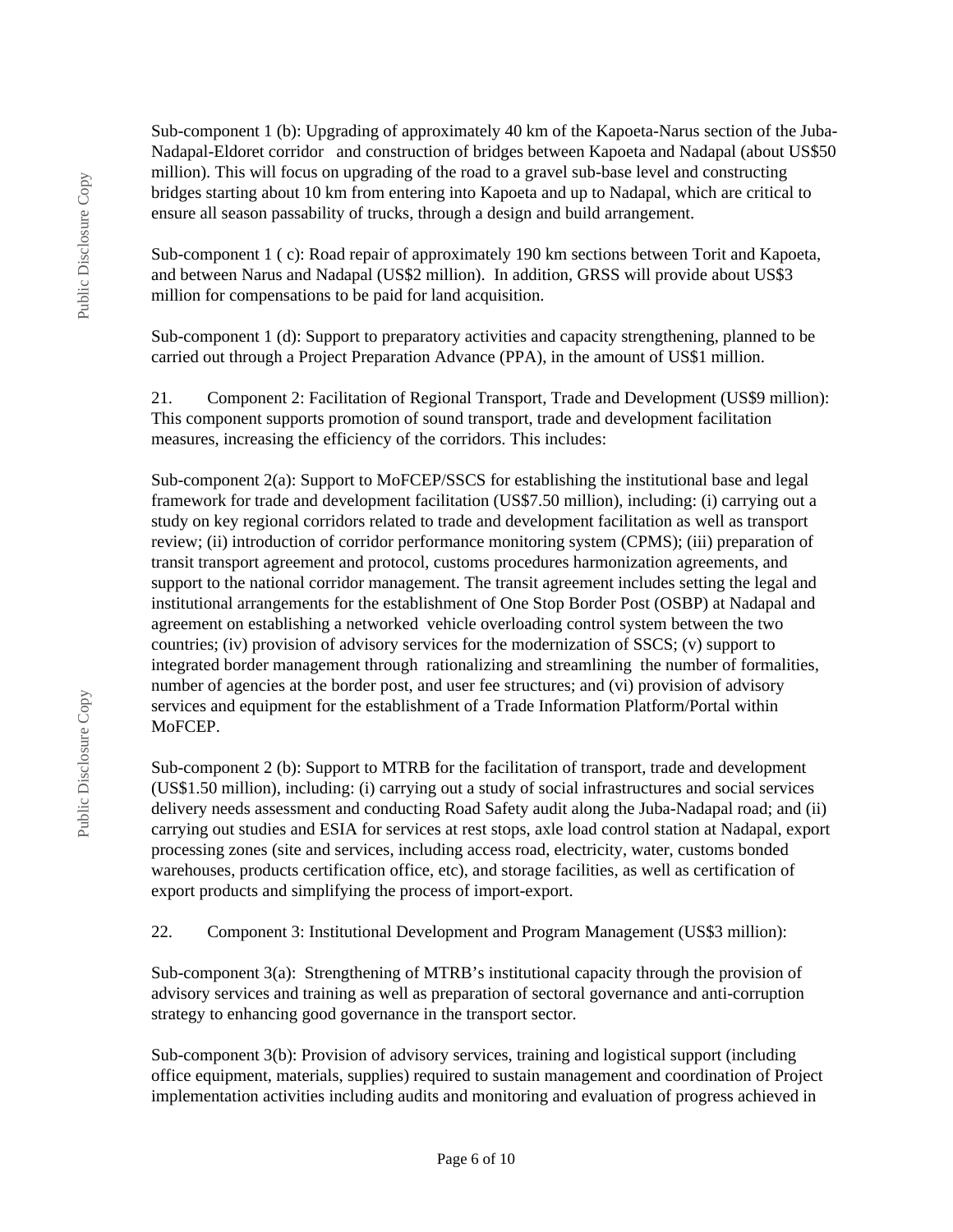the execution of the Project. This will include support to institutions providing technical support to the project implementation.

23. Component 4: Connecting Juba with Fiber Optics (US\$15 million): This component will support the construction of a fiber optic cable alongside the road from Juba into Kenya to bring high speed broadbandinternet connectivity into South Sudan for the first time. The construction of the road into Kenya offers a one-time opportunity to create a high-capacity, reliable terrestrial fiber link. On the Kenyan side of the border, fiber reaches as far as Lokichoggio, and from there connects to submarine cables off the coast at Mombasa. Constructing the fiber cable at the same time as the road will reduce costs and will avoid disruption if it is built at a later date. The fiber will be installed within the right-of way of the road, adjacent to the side drains in rural areas and under the pedestrian walkway in urban areas.

#### KENYA

24. Component 1: Facilitation of Regional Transport, Trade and Development (US\$6 million)

Sub-component 1 (a): Support to KeNHA for facilitation of transport and trade (US\$1 million), including: (i) Carrying out a study on social infrastructure and social services delivery needs assessment, and conducting Road Safety audit along the Nadapal-Eldoret road.

Sub-component 1(b): Support to KRA for facilitation of trade (US\$4 million, including: (i) Capacity building and technical assistance for Strengthening the Customs Department; (ii) Introduction of CPMS.

Sub-component 1 (c): Support to MoTI for development of export processing zones and tourism (US\$1 million, including: (i) carrying out of studies and ESIA for site and services for the export processing zones and tourist attraction sites, certification of export products and simplifying the process of import-export; and (ii) Support to national corridor management committee.

25. Component 2: Institutional Development and Program Management (US\$3 million), including: Sub-component 2 (a): Institutional development and project implementation support to KeNHA, including technical audit, monitoring and operational cost; and Sub-component 2 (b): Support to MoTI for program coordination and implementation.

26. The second and third projects will support the overarching program objective and will have the following components:

27. Second Project (preliminary scope) includes :

28. Component 1: Support to MTRB and KeNHA for upgrading of road infrastructure (Investment requirement to be determined depending on the resources to be leveraged for the first phase-up to US\$780 million): This includes:

(a) Upgrading of the Juba-Nadapal corridor in South Sudan - Upgrading of the remaining section between Torit and Nadapal road from the first phase. The African Development Bank (AfDB) is expected to support the upgrading of Torit - Lobira (about 70 km - US\$100 million), while the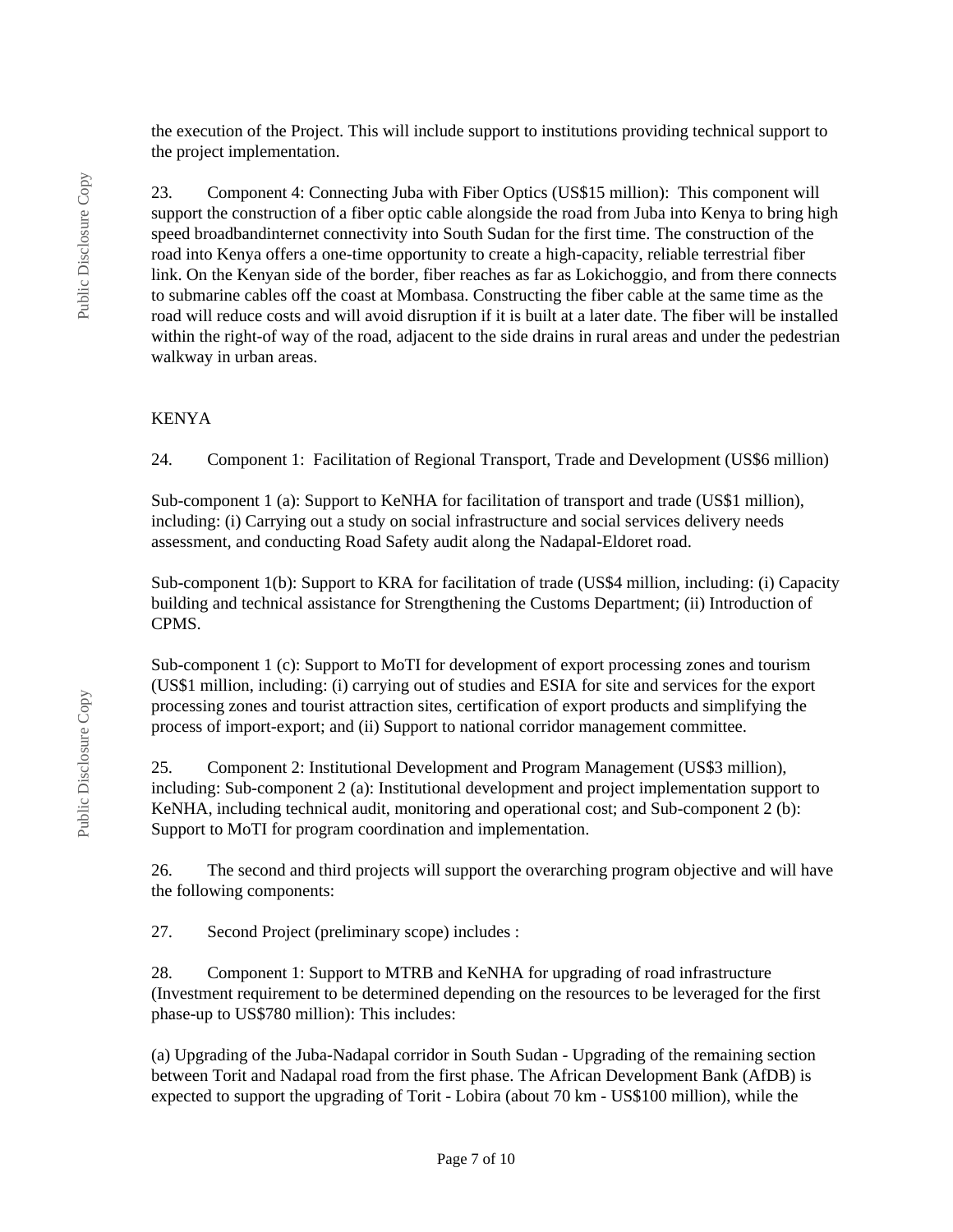European Investment Bank (EIB) may provide support to the upgrading of part of the Kapoeta-Nadapal section.

(b) Asset management contract to maintain the sections upgraded under design and build arrangement in South Sudan.

(c) Support to KeNHA for the Upgrading of the Nadapal-Eldoret corridor in Kenya -Support to the upgrading of approximately 300 km of the Nadapal-Marich Pass section of the Juba-Nadapal-Eldoret corridor through design and build arrangement (US\$330 million). The Nadapal –Eldoret road which will not be under upgrading contract will be maintained by KeNHA to ensure all season passability. The section between Marich Pass and Eldoret estimated at US\$200 million is expected to be financed by Japan International Cooperation Agency (JICA). Both the European Union (EU) and the AfDB have also expressed interest and could provide support to part of the road between Lodwar and Marich Pass that will not be financed by the World Bank.

29. Component 2: Support to MoFCEP/SSCS, MTRB-SS, KRA, KeNHA and MoTI for Facilitation of Regional Transport, Trade and Development (US\$50 million). Support to the implementation of the recommendations of transport, trade and development facilitation studies to be conducted under the first project e along the Juba-Nadapal-Eldoret corridor, and building on the interventions initiated in the first project, including (i) Corridor performance monitoring; (ii) Support to national corridor management committees; (iii) Strengthening the South Sudan Customs Services; (iv) Establishing OSBP at South Sudan and Kenya side of Nadapal, through a designbuild (DB) arrangement; (v) Enhancing social infrastructure and social services delivery, including HIV/AIDS prevention, and Road Safety along the corridor; (vi) Establishing overloading control weighbridge at Nadapal on the South Sudan side; (vii) Support to provision of site and services to rest stops, export processing zones and storage facilities, as well as certification of export products and simplifying the process for import-export; and (viii) connecting export processing zones, rest stops and community centers and service centers along the corridor with ICT.

30. Component 3: Support to MTRB, SSCS, KeNHA, KRA and MoTI for Program Implementation and preparation of follow-on operations (US\$10 million), including institutional development support to the program implementation en tities, as well as other institutions involved in trade and development facilitation and private sector stakeholders, such as freight forwarders and transporters association, and studies and design to provide access along Lobira-Kitgum and Gulu (Uganda).

31. The third project, primarily will focus on enhanced support to trade facilitation measures along the priority corridors linking South Sudan to Mombasa and Djibouti ports through Ethiopia, and other countries of the East and Southern Africa The third project will also finance the rehabilitation of the remaining sections of the Nadapal –Eldoret road not financed under the first and second projects. The activities under the third project are estimated to cost about US\$175 million.

### **IV. Safeguard Policies that might apply**

| <b>Safeguard Policies Triggered by the Project</b> | Yes | $\bf No$ | <b>TBD</b> |
|----------------------------------------------------|-----|----------|------------|
| Environmental Assessment OP/BP 4.01                |     |          |            |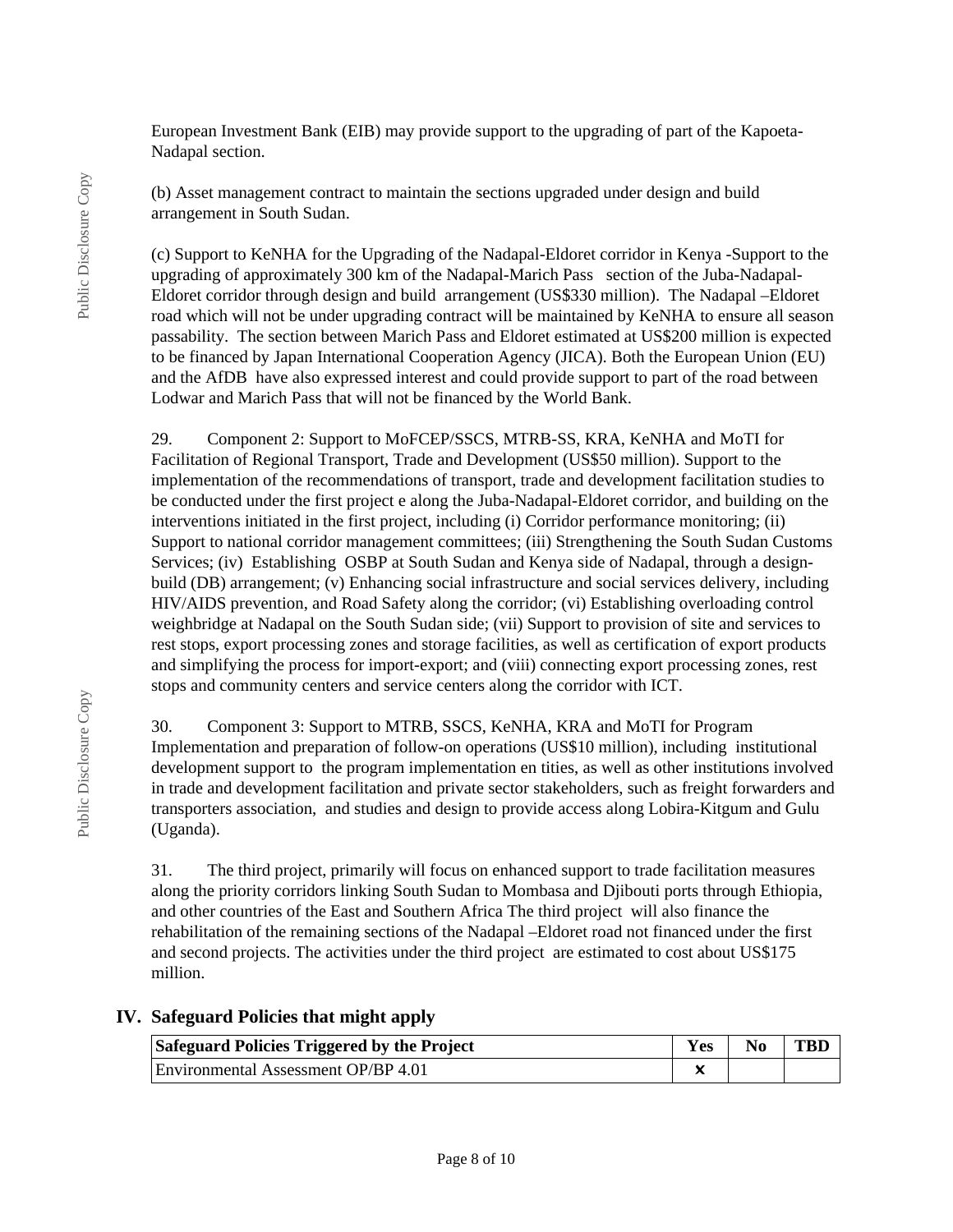| Natural Habitats OP/BP 4.04                    |   |   |  |
|------------------------------------------------|---|---|--|
| Forests OP/BP 4.36                             |   | X |  |
| Pest Management OP 4.09                        |   | X |  |
| Physical Cultural Resources OP/BP 4.11         | x |   |  |
| Indigenous Peoples OP/BP 4.10                  | X |   |  |
| <b>Involuntary Resettlement OP/BP 4.12</b>     | X |   |  |
| Safety of Dams OP/BP 4.37                      |   | × |  |
| Projects on International Waterways OP/BP 7.50 |   | x |  |
| Projects in Disputed Areas OP/BP 7.60          |   | x |  |
|                                                |   |   |  |

## **V. Financing (in USD Million)**

| <b>Total Project Cost:</b>                  | 365.00 | Total Bank Financing: |  | 83.00  |               |
|---------------------------------------------|--------|-----------------------|--|--------|---------------|
| <b>Total Cofinancing:</b>                   |        | Financing Gap:        |  | 107.00 |               |
| <b>Financing Source</b>                     |        |                       |  |        | <b>Amount</b> |
| <b>BORROWER/RECIPIENT</b>                   |        |                       |  |        | 25.00         |
| International Development Association (IDA) |        |                       |  |        | 83.00         |
| Bilateral Agencies (unidentified)           |        |                       |  |        | 150.00        |
| Total                                       |        |                       |  |        | 258.00        |

## **VI. Contact point**

### **World Bank**

Contact: Tesfamichael Nahusenay Mi

Title: Sr Transport. Engr.

Tel: 473-0221

Email: tnahusenay@worldbank.org

## **Borrower/Client/Recipient**

| Name:    | Ministry of Finance, Commerce and Economic Planning |
|----------|-----------------------------------------------------|
| Contact: | Moses Mabior                                        |
| Title:   | Director of Aid Co-ordination                       |
| Tel:     | 249-122-249178                                      |
| Email:   |                                                     |
| Name:    | Ministry of Finance                                 |
| Contact: | The Treasury                                        |
| Title:   |                                                     |
| Tel:     | 254-2022-52299                                      |
| Email:   |                                                     |

## **Implementing Agencies**